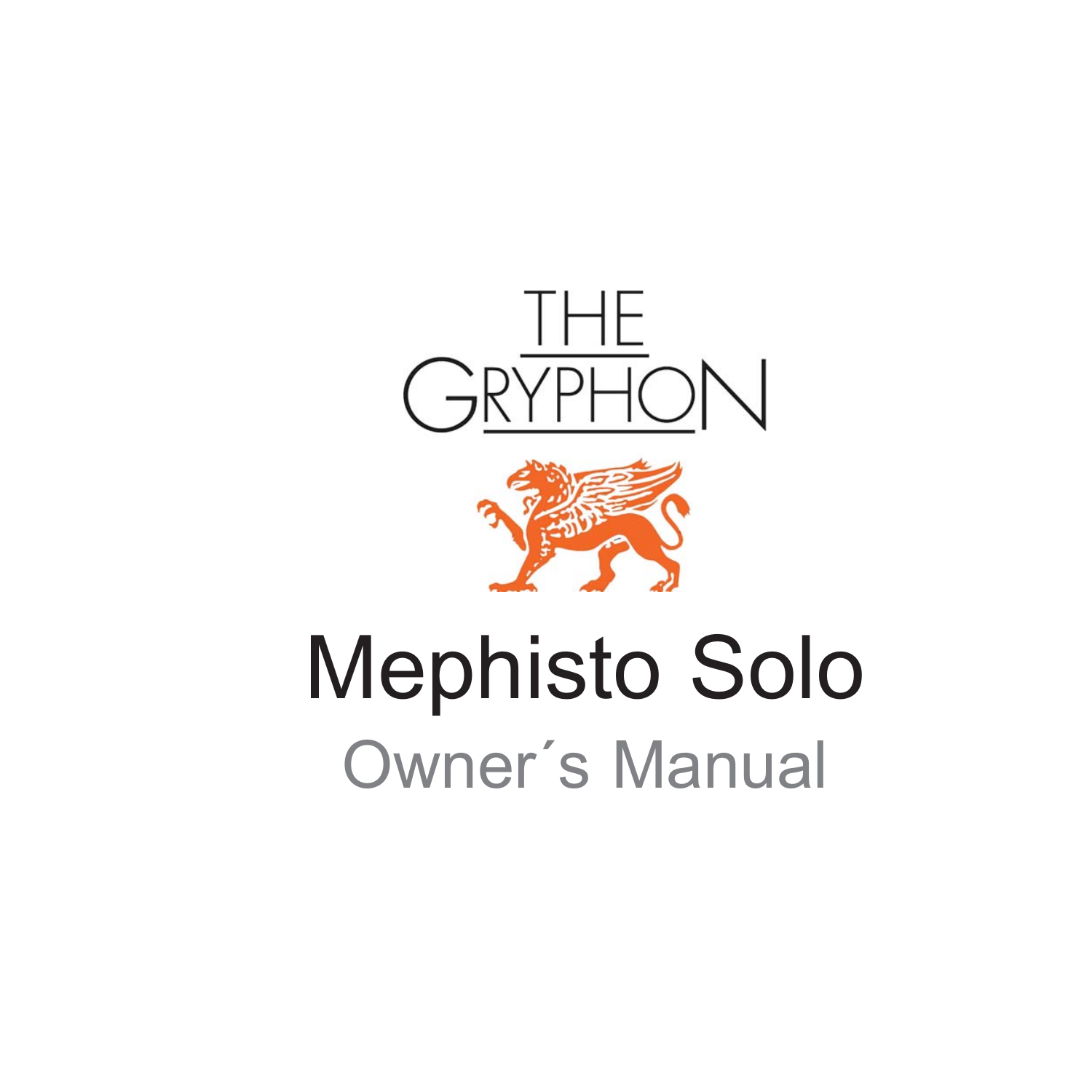## Table of Contents:

| Introduction              | 3              |
|---------------------------|----------------|
| The Gryphon               | 3              |
| The Man                   | $\overline{4}$ |
| Made in Denmark           | 4              |
| Musical Objectives        | 5              |
| The Gryphon Master Tape   |                |
| Collection                | 5              |
| Design Principles         | 5              |
| Exterior Design           | $\overline{7}$ |
| Manufacture and Assembly. | 8              |
| Using Your Gryphon        | 8              |
| AC Voltage                | 8              |
| Burn-In and Warm-Up       | 8              |
| Balanced Connections      | 9              |
| Choice of Cables          | 9              |
| Care and Maintenance      | 9              |
| Gryphon Mephisto          | 10             |
| Sonic Excellence          | 10             |
| Circuit Topology          | 11             |
| Class A                   | 11             |
| Protection                | 13             |
| Exterior                  | 13             |
| Installation              | 14             |
| AC Power, Placement       | 14             |
| Power Cords, AC Polarity  | 15             |
| Front Panel Functions     | 15             |
| Green Bias                | 16             |
| Rear Panel Functions      | 17             |
| Protection system         | 17             |
| Fuses,                    | 18             |
| Troubleshooting           | 19             |
| Warranty                  | 20             |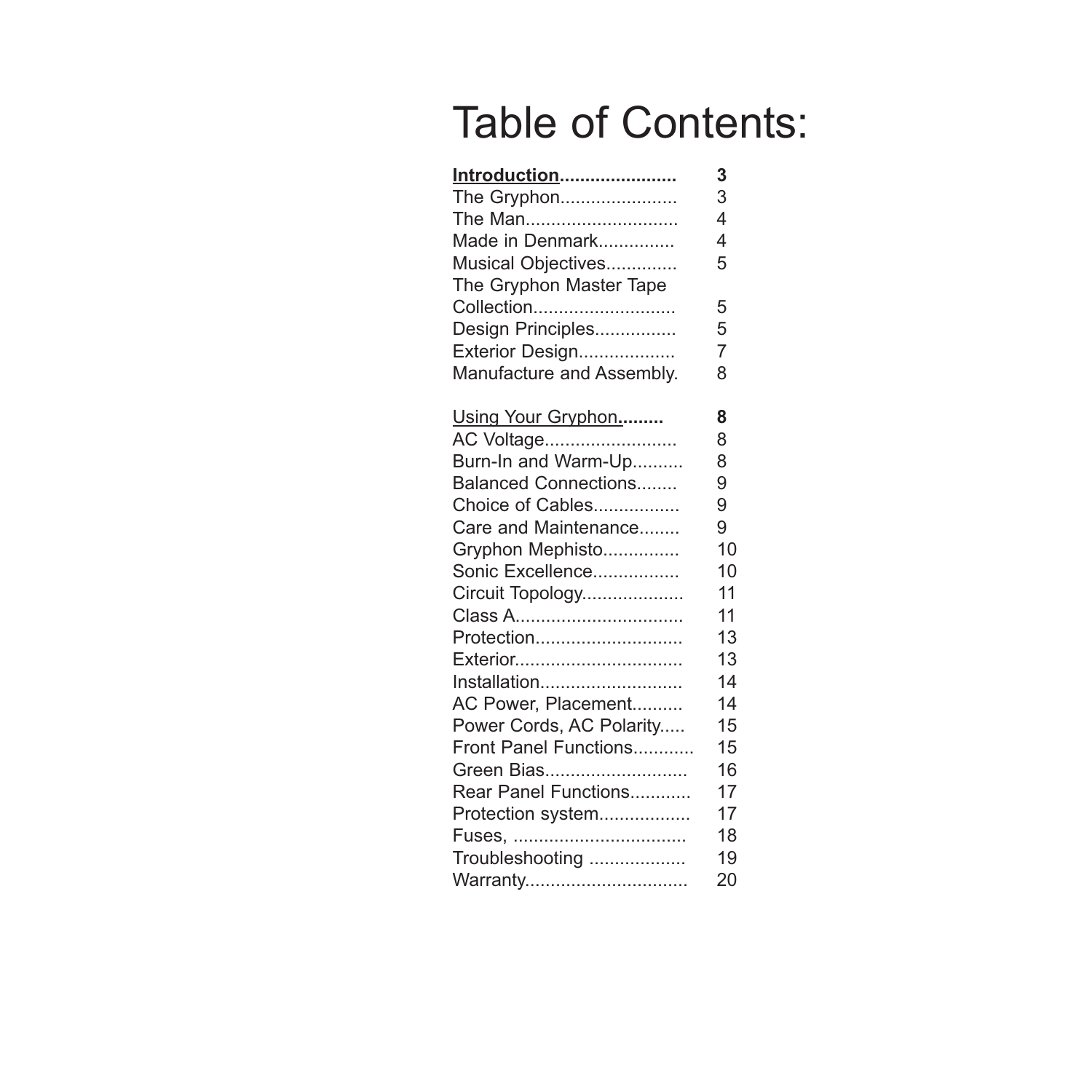## **Introduction**

Welcome to the global family of proud owners of fine audio components from Gryphon Audio Designs of Denmark. Your new Gryphon unit has been painstakingly designed to re-create the sound of live music taking place in its original recorded space. Every Gryphon product is designed to cater to the needs of the most discerning music enthusiast with sumptuous styling and superb user-friendliness which elevate it above the mundane world of con-

ventional audio components.

As audiophiles, the members of the

Gryphon design team are constantly reminded to keep their priorities straight. We are not involved in "hi-fi" for its own sake, but strictly as a means to an end, in the service of our lifelong love of the live music experience in all its sonic and emotional glory.

Our higher goal is to bring to the listener a "You-Are-There" sensation. In taking up this challenge, the Gryphon designers go back to basics to analyze the essential nature of the live music experience. For us, an awareness of soundstaging, ambience and concert hall dimensions are necessary components. Dynamics and an unambiguous sense of instrument location even in the loudest passages are also high priorities. To achieve these objectives, Gryphon products offer exceptional speed and agility along with seamless coherence in the time domain.

Since 1985, Gryphon Audio Designs has quietly gone about the business of creating fine home audio components. We



know that you will appreciate and enjoy the benefits of our accumulated experience and share our abiding passion for music.

#### **The Gryphon**

In Greek mythology: A fabled creature, half-lion and halfeagle, combining the power of the "King of Beasts" with the grace of the "King of Birds". The guardian of the source of gold and protector of the Dionysian cup of infinite wealth.

In the real world: An acclaimed Danish audio engineering company employing cutting edge technology and common sense in the pursuit of the purest musical experience. We feel that the gryphon is an appropriate symbol for our high sonic goals.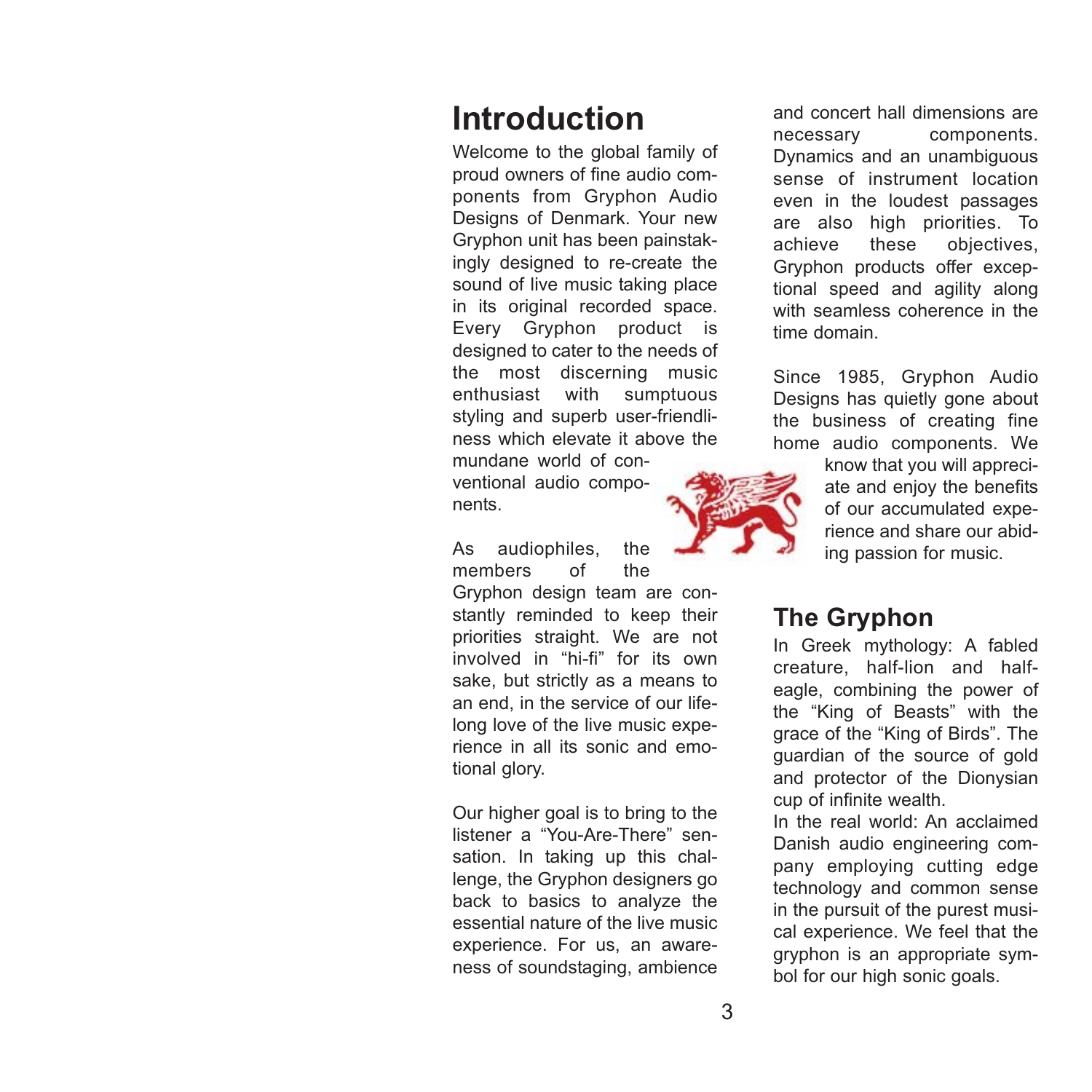



#### **The Man**

Gryphon Audio Designs is the brainchild of Flemming E. Rasmussen and the fulfillment of a lifelong dream to allow the purest essence of the live music experience to be recreated in the home environment.

Rasmussen holds a degree in painting and graphic arts from the Aarhus Art Academy, Denmark. During his studies, Rasmussen developed close relationships with the local music community and designed many LP covers and concert posters. After graduation, he taught photography and painting and designed textiles, before founding 2R Marketing, which quickly became Denmark's leading High End audio import company.

Gryphon Audio Designs was founded in 1985 as an offshoot of 2R Marketing, The first product, the now legendary Gryphon Head Amp, grew from a one-off spare time project developed only for the designers' own home systems. Although the Gryphon project was initially strictly a hobby, not an actively pursued commercial venture, demand generated by reviews and wordof-mouth led to the formal establishment of Gryphon Audio The Gryphon Head Amp 1985<br>
Designs as a separate corporate ibration tools." Therefore, every entity.

Following the immediate success of the Gryphon brand, all import business was phased out in 1993, so that Rasmussen could dedicate his efforts entirely to Gryphon.

#### **Made In Denmark**

Every product from Gryphon Audio Designs is designed and built in Denmark. This is much more than just a geographical fact. It is also a seal of approval, a stamp of quality. Living in a region with no natural resources (no oil, coal, precious metals, etc.), the Danes have learned to rely on their quick wits and skilled hands. Innovative technology, beautiful craftsmanship, pride in one's craft and a keen eye for attractive design are some of the long-standing Danish traditions which are distilled to their finest essence in every unit that bears the Gryphon name.

#### **Musical Objectives**

While scientific method and sophisticated technology play an important role in our electronics design work, at Gryphon we never lose sight of the fact that the keen ears of an experienced listener are the most crucial "cal-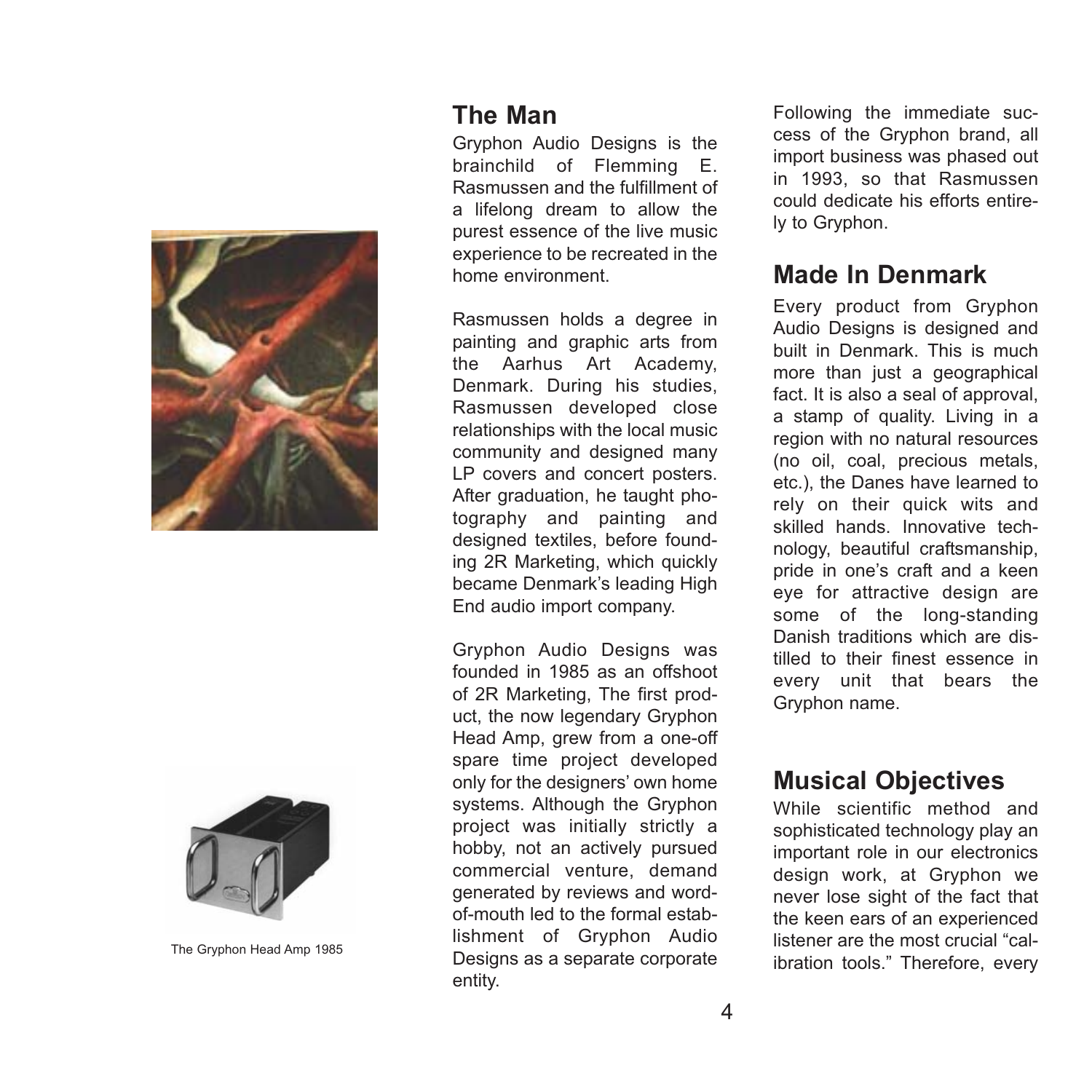Gryphon product exists for one simple purpose: to bring the user closer in the never-ending quest for a more natural and convincing musical illusion.

Every Gryphon design has been built to cruise effortlessly through even the most demanding musical passages, regardless of volume level, with a musical presentation defined by supreme articulation and immediacy, subtle dynamic shading and razorsharp focus. Refinement and delicacy are combined with power and authority for a natural, involving listening experience.

#### **The Gryphon Master Tape Collection**

In the Gryphon listening rooms, we are fortunate to possess a unique library of more than 1,000 original master tapes of recordings made during the Golden Age of studio engineering from 1956-1976.

Unlike conventional commercial releases, our master tapes capture the dynamic contrasts and subtle inner harmonic structure of the musical event, forcing us to work to a higher standard in Gryphon is located in beautiful tranquil sur-<br> **Our efforts to maintain the integri-** traces of the highest purity. ty of the original musical performance.

#### **Design Principles**

With state of the art technical equipment and some of the finest minds in the audio engineering field at our disposal, the Gryphon brand name continues to define the highest audiophile standards of subjective and technical performance.

The dual mono configuration radically eliminates any possibility of crosstalk or other interference between channels and provides infinite channel separation which contributes to the ability to create space, focus, depth and transparency.

Because the electrical power coming out of your wall fluctuates wildly in terms of voltage and distortion, Gryphon incorporates heavily regulated multistage power supplies that act as effective mains conditioning filters. Displays and control circuits are fed by a separate power supply to isolate any digital noise artifacts and effectively prevent them from contaminating the signal path.

While the printed circuit boards in more conventional audio products utilize conductor tracks a mere 35 micron thick, Gryphon employs at least 70 micron



roundings.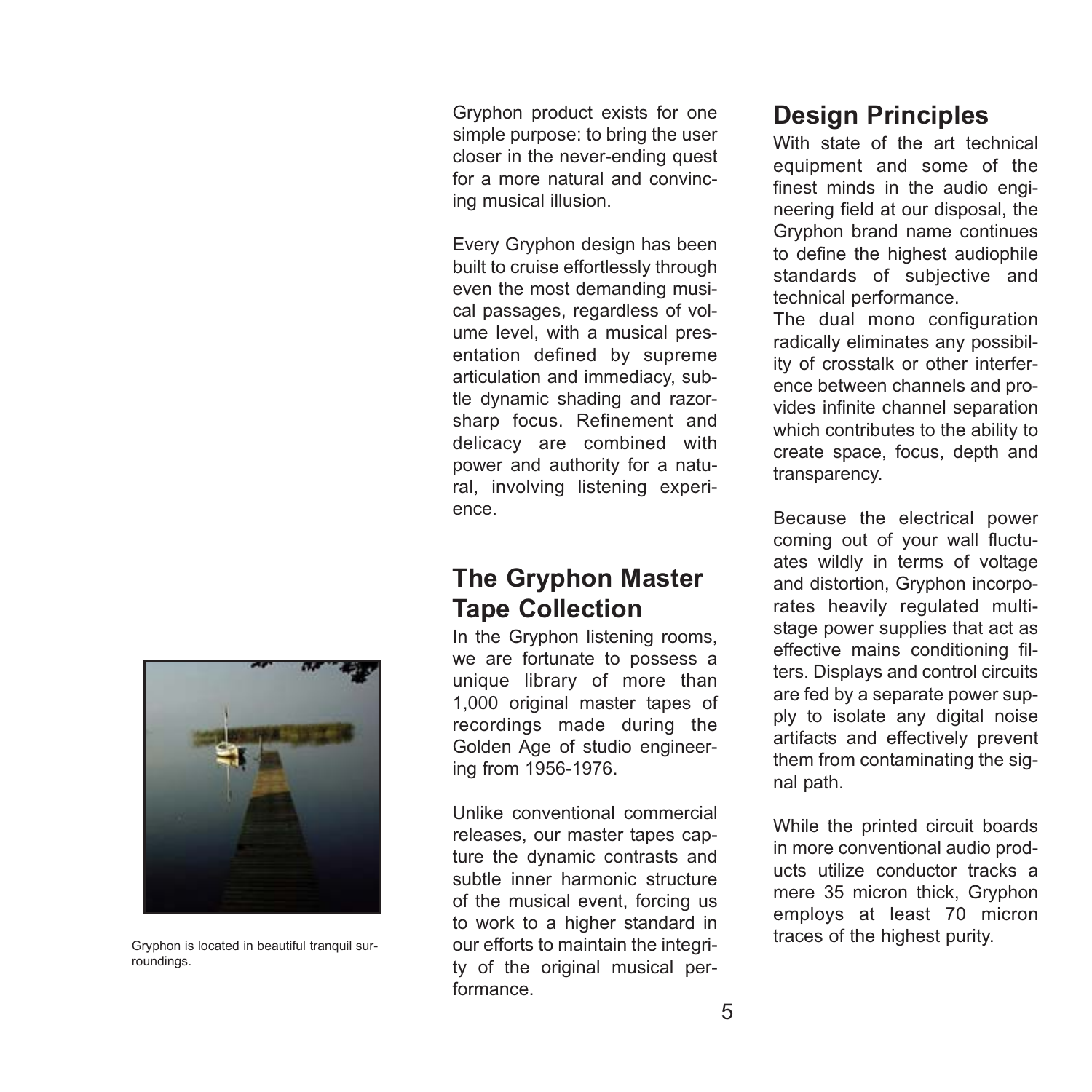Beginning with our very first product, "The Head Amp" all Gryphon products have featured extremely wide frequency bandwidth, because the ability to reproduce ultra-sonic frequencies with no difficulty ensures linear phase across the audible frequency range.

The implementation of circuits with wideband frequency response is a painstaking endeavor in which the actual layout and ground pattern of the PC boards are crucial to the achievement of superior sonic performance with no loss of inherent stability.

Wideband frequency response ensures the high slew rate essential to the realistic handling of the ultra-fast transients which routinely occur in live music and is crucial in recreating the natural decay of musical instruments. Wide bandwidth also improves phase characteristics, for more correct soundstaging and imaging.

All Gryphon designs are realized with an absolute minimum of negative feedback, which when present in large amounts can actually increase TIM distortion. All Gryphon preamplifiers are designed with zero negative feedback. Gryphon power amplifiers apply zero or minimum negative feedback judiciously for improved linearity and bandwidth.

Gryphon research into the detrimental effects of magnetically induced distortion (MID) has led to the elimination of magnetizable materials wherever possible. To eliminate the effects of stray magnetic fields, non-magnetic materials are employed throughout, with the unavoidable exception of the transformer shield box.

The mechanical design of the cabinet and assembly methods are all carefully calculated to ensure minimal resonance, either through the use of mechanically grounded high mass or decoupling. Vibrationsensitive components, capacitors in particular, are thus guaranteed a non-resonant environment.

The heavy, thick chassis offers a vibration-proof environment for the sensitive electronics inside and provides crucial shielding from a polluted world of low and high-frequency radio waves, power-line radiation and other electrical interference. Meticulous attention to such issues makes a significant contribution to the relaxing, open



Typical Gryphon module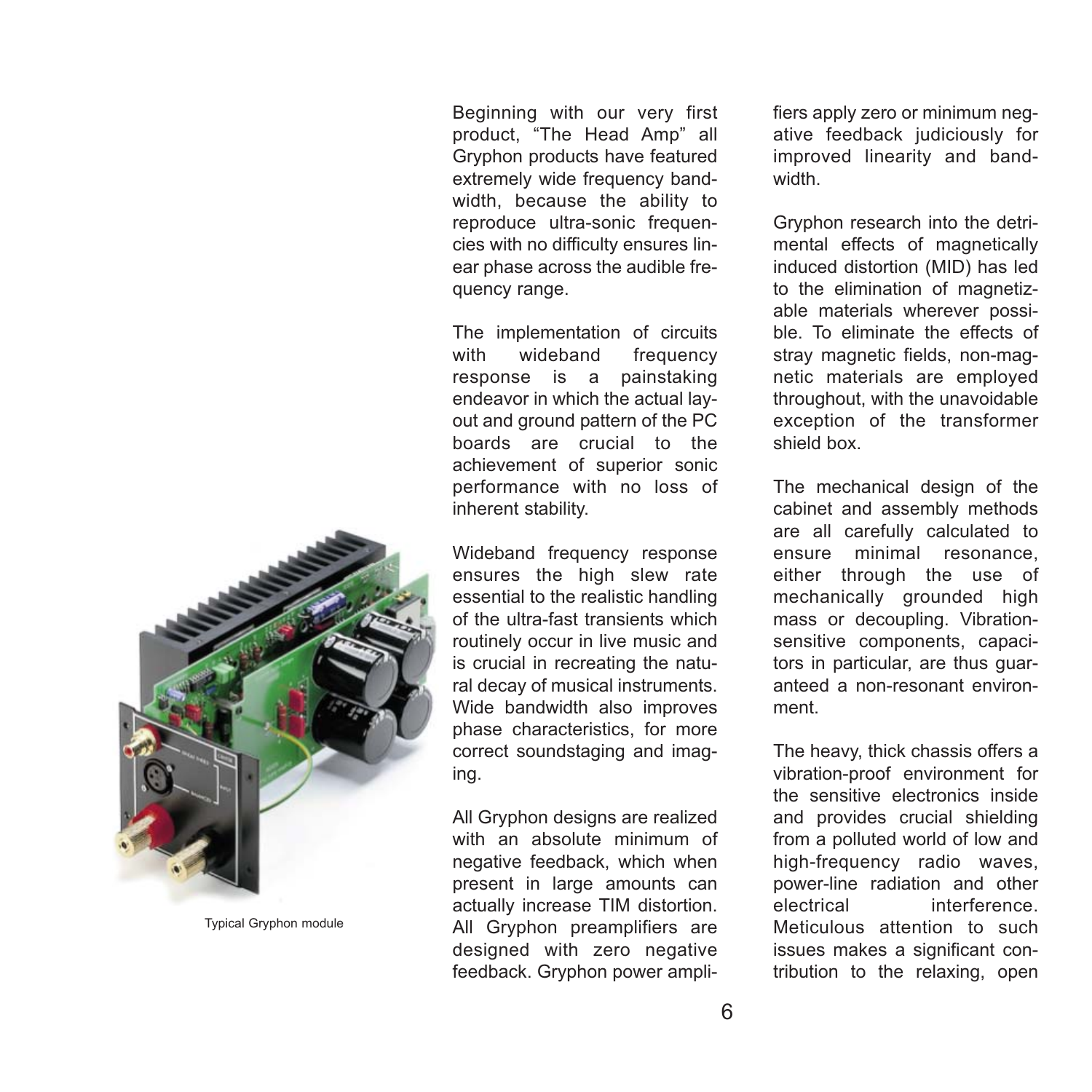and transparent Gryphon sound. Unique, non-invasive protection circuitry offers reliable, fuss-free protection without compromising signal purity and signal path simplicity, with no conventional relays in the signal path to degrade or compress sound.

The ground path has been carefully laid out in order to achieve superior sonic performance with no loss of stability. Component layout has been designed to ensure the shortest conceivable signal path.

Exhaustive investigation underlies the selection of every component part and many original, proprietary components are custom-built exclusively for Gryphon. Because what is left out is just as important as what goes in, an absolute minimum of internal wiring is included.

By lavishing attention on each aspect of the circuit and fully understanding the purpose and behavior of every single part of the whole, our designers can optimize performance in each section, before moving on to the next step. This ensures simplicity, a short signal path and a unity of purpose with a single, welldefined objective: musical purity.

In the interest of ultimate fidelity,

tone controls, balance controls and other unnecessary components have been banished from the signal path.

#### **Exterior Design**

From the very beginning, every Gryphon product has offered stunning audio performance, sumptuous styling and superb user-friendliness, catering to the needs of the discerning audiophile who demands musicality, convenience and aesthetics, all without compromise.

In every Gryphon product, form follows function in a unique synthesis of aesthetics and practicality. Gryphon stands for sophisticated technology with a high standard of industrial finish that also incorporates the best of handcraftsmanship.

The peerless finish, build quality, ergonomics and pride of ownership that contribute to the totality of the Gryphon concept can only be fully understood and appreciated up close and in person.

Rasmussen's background in fine arts and industrial design gives every Gryphon product a distinctive, luxuriant finish which arises organically out of the audio circuit design and the user interface for a truly unique integration

of form and function.



Gryphon Audio Designs in the outskirts of the small town of Ry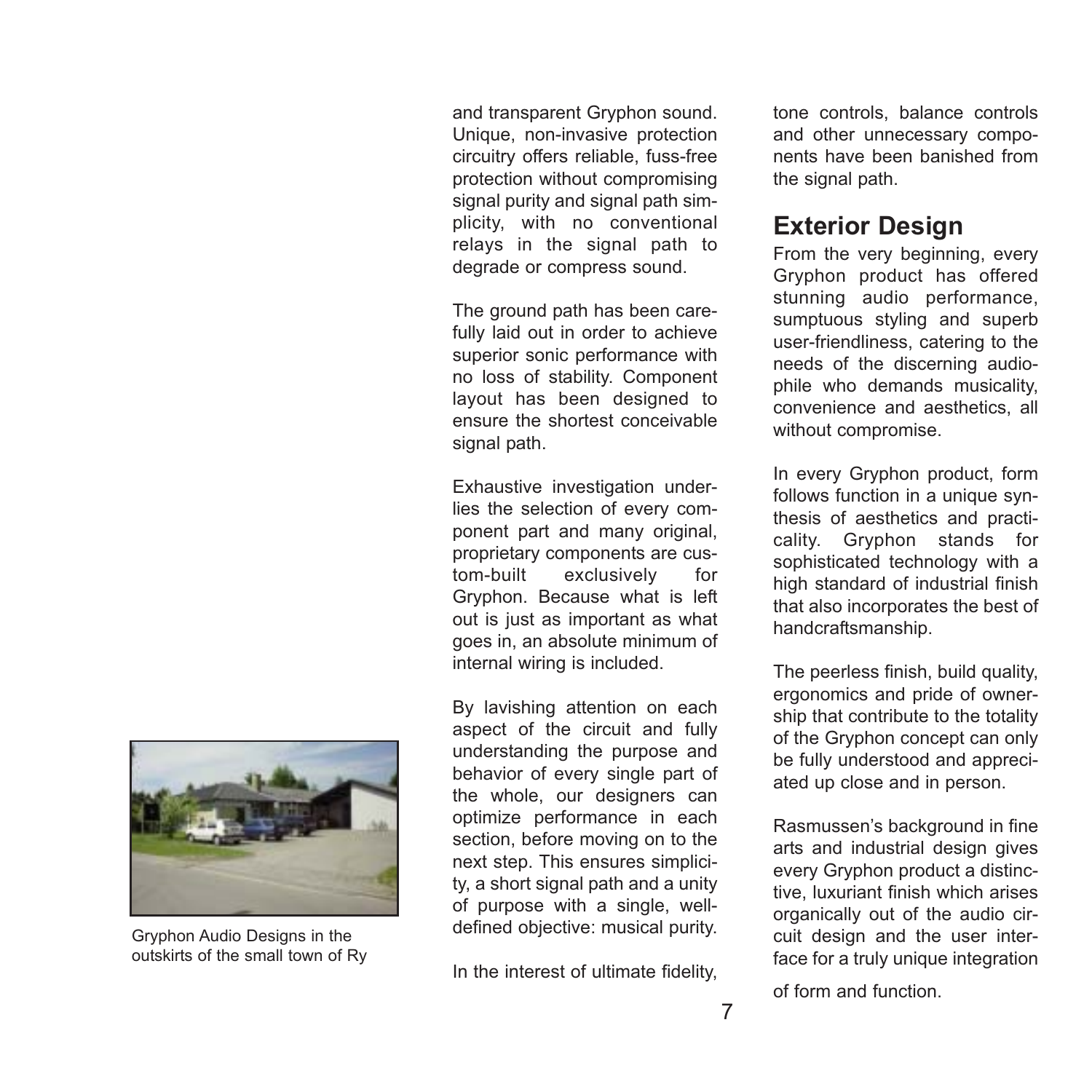## **Manufacture and Assembly**

At our laboratories and manufacturing facilities in Denmark, we maintain full control over every aspect of development and production, and the members of our conscientious staff diligently follow each Gryphon model from initial concept to early prototype, through to final quality control.

Printed circuit boards are assembled by a supplier of precision military and medical equipment with strict standards of quality control and pre-inspection of components. Chassis parts are manufactured by a specialist chosen solely for the outstanding quality of workmanship. In every aspect of every Gryphon product, the same stringent standards of excellence apply.

Following a 48-hour burn-in, each product is tested again, before being subjected to Gryphon's custom-developed transport simulator which simulates the inevitable shaking that a product will encounter in transit. The product is placed on top of a very large loudspeaker which plays a special CD with low frequencies which simulate the vibrations of an airplane. Each unit "travels" the equivalent

of 40 round trips from Denmark to Australia before leaving the factory.

## **AC Voltage**

Your Gryphon unit is especially made for the AC voltage of the country to which it has been shipped. If the voltage has been changed, the warranty is void and the product may be unsafe or malfunction.

Correct AC polarity contributes greatly to optimum performance. If you are not using a three-pin, non-reversible power plug, please experiment with the orientation of the plug for optimum performance.

## **Burn-In and Warm-Up**

Your Gryphon unit has been thoroughly tested and burned in before shipping. Performance will continue to improve during the first 40 – 50 hours of normal use. After this period optimum performance will be reached approximately 45 minutes after turn-on. With the exception of Class A power amplifiers, we recommend leaving your Gryphon components powered

up at all times.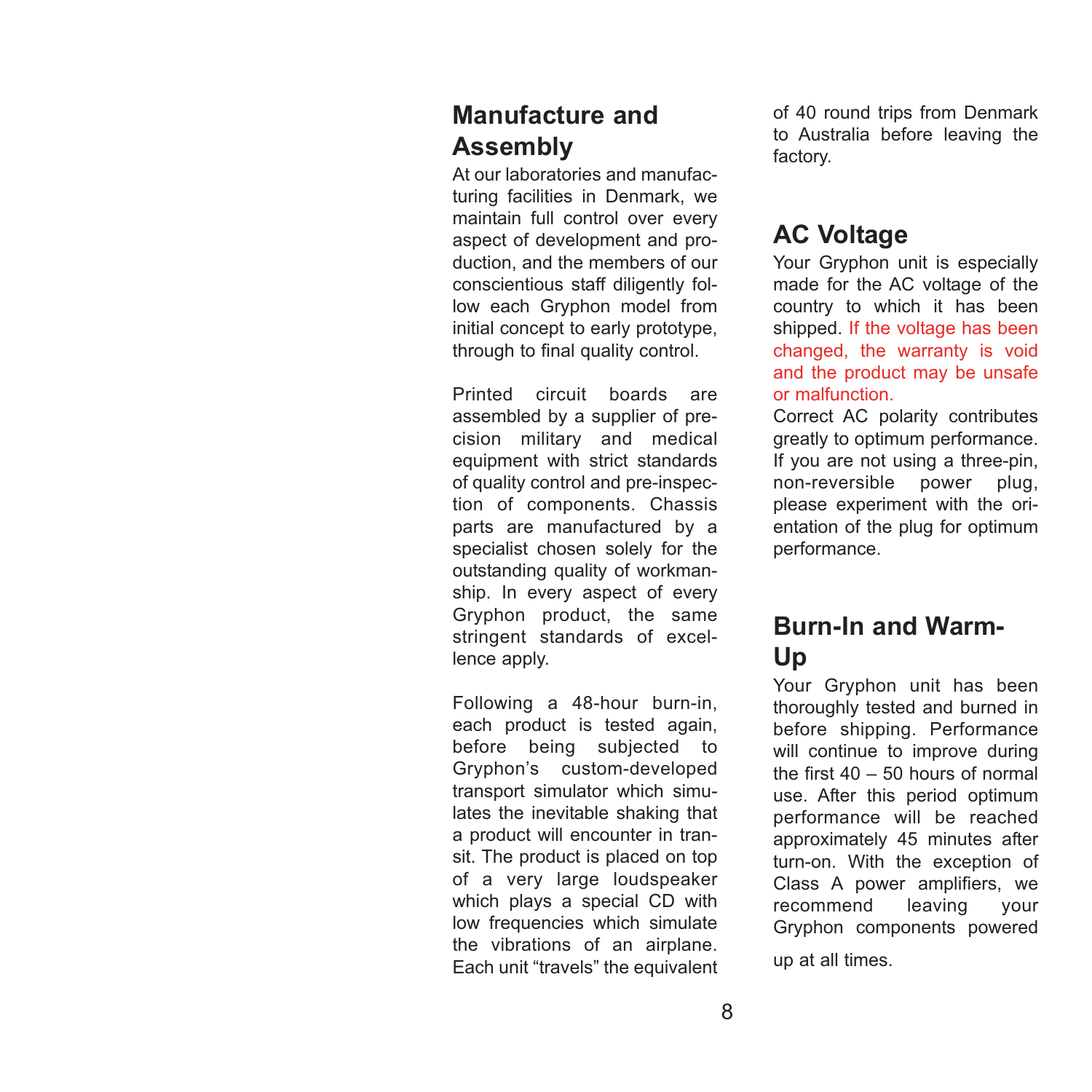## **Balanced Connections**

All Gryphon products use the AES standard for balanced connections.

- 1. Ground
- 2. Positive
- 3. Negative

We recommend the use of dedicated balanced cables. Avoid the use of adaptors as they degrade performance.

## **Choice of Cables**

Because your Mephisto is a high-resolution Gryphon audio device, it will immediately reveal the characteristics and possible limitations of the other components in your system, as well as those of the interconnects and loudspeaker cables used to connect your system.

Wiring should never be utilized as "equalizers" to correct errors elsewhere in the system. Instead, any error should be corrected at the source, so that interconnects and loudspeaker cables can be selected solely on the basis of sonic neutrality. For this reason, we employ Gryphon's own range of interconnects and cables in every stage of the design of every Gryphon product.

## **Care and Maintenance**

Gryphon products are handcrafted by individuals who take great pride in the high level of fit and finish which we achieve. To maintain your Gryphon components in pristine condition, please follow these simple instructions.

Metal surfaces may be cleaned with a damp cloth. Some product made for treatment of vinyl interiors in cars may be useful. Test the product on a non-visible surface, before using any fluids.

Acrylic surfaces should only be wiped with a very soft, dry cloth. Small scratches may be removed with fiberglass polish. Fingerprints may be removed with a damp cloth. Do NOT use spirits or paper tissue.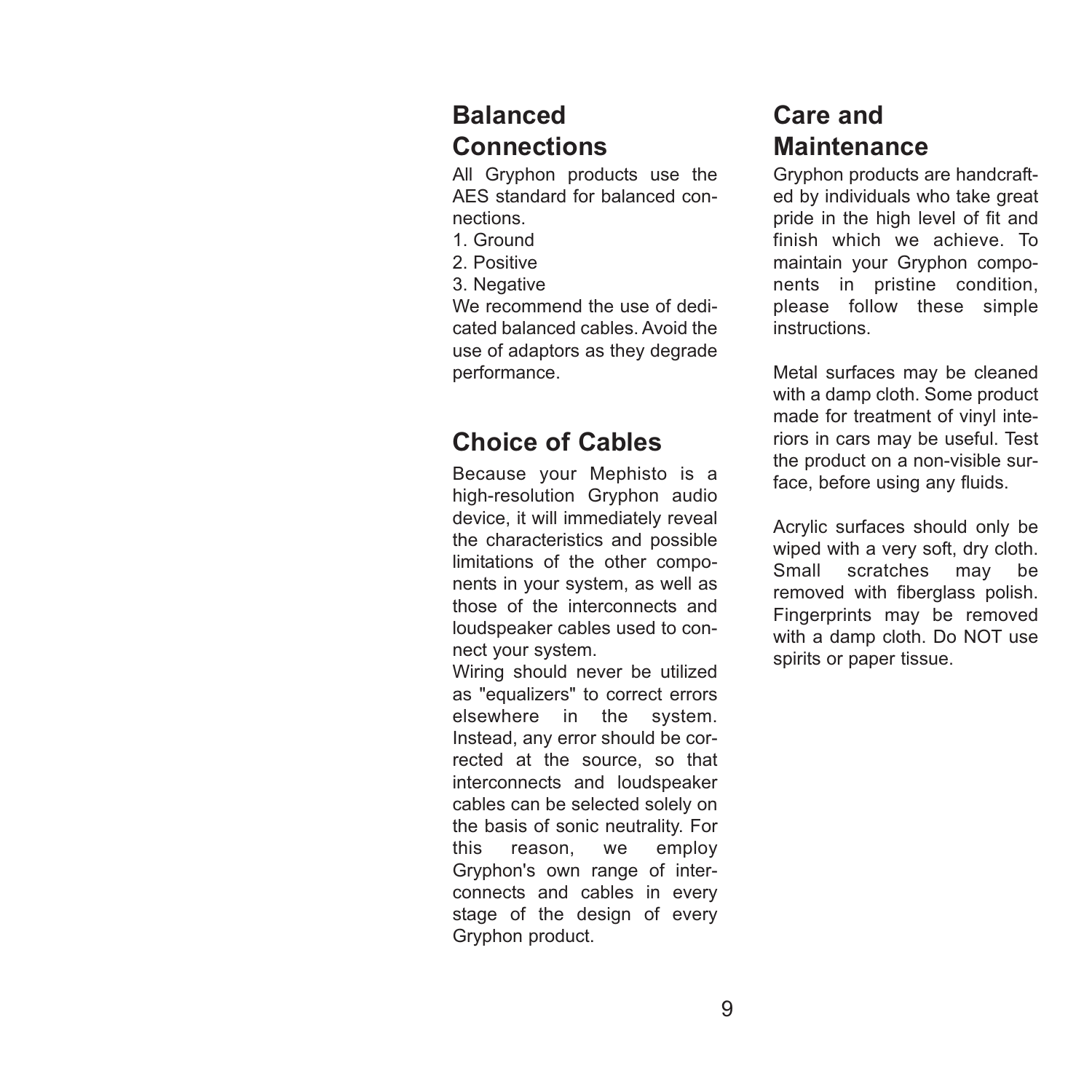## **The Gryphon Mephisto**

User Guide & Introduction

Features:

Fully balanced inputs 200 Watts per channel Pure Class A 40 High current bipolar output transistors pr. channel 500,000 µF power capacitor bank per channel Flat frequency response to beyond 350 kHz Zero negative feedback No output relays User-programmable Green Class A bias DC servo coupling Frequency-independent damping factor Rigid mechanical structure Microprocessor controlled, non-invasive "smart" protection system Upgradeable software. Double sealed, mil spec PCB with 105  $\mu$ m copper traces.

## **Sonic excellence**

The Mephisto impresses immediately with its ability to cruise effortlessly through even the most demanding musical passages, regardless of volume level. As a result of the constant high power reserves available at all times, the amplifier simply does not "see" the speaker, so the speaker's reactive load cannot degrade amplifier performance. Unlike other high power amplifiers, Gryphon's no compromise pure Class A topology allows the Mephisto to offer high power as well as refinement and delicacy in musical presentasion. It is our fundamental philosophy that all electronics in the playback chain must ideally be neutral and not add or subtract anything from the recording no matter how "attractive" such distortions may be. The Mephisto is by nature a product for the fortunate few who can afford such a statement, just as it is a product for the increasing number of audiophiles who seek purity in the reproduction of music, a product for the music lover who respects both the musicians and recording engineers enough to refrain from adding or subtracting anything in relation to the original intention of the recording.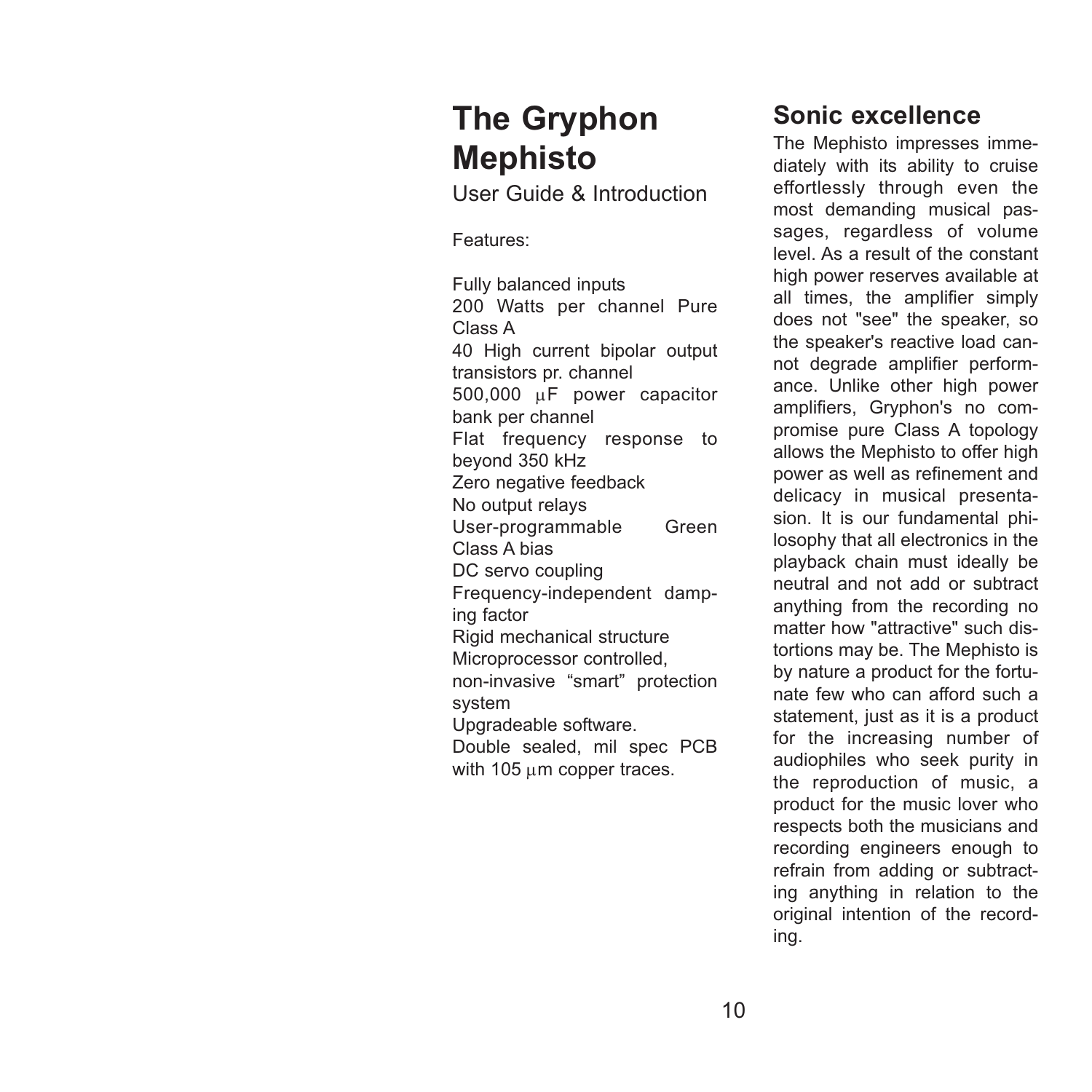#### **Circuit Topology**

Power is the name of the game and the Mephisto is equipped to take on even the most vicius and nightmarish of speaker loads. The output section uses Sanken bipolar output devices which have demonstrated extreme reliability in addition to outstanding sonic performance. These transistors can be called upon to deliver momentary peak power of 4,000 watts per channel without overload. Each of the 40 transistors is bypassed with individual film capacitors. The separate driver section has its own supply from individual windings on the custom-made toroidal transformers. Unique mechanical design ensures optimal thermal tracking between drivers and output devices. The driver section features its own generous bank of 50.000 uF of ultrafast capacitance.

The power capacitor bank is an astounding 500,000 uF array of capacitors.

No negative feedback is employed and DC coupling employs DC servo circuitry. Internal wiring in the signal path is kept to an absolute minimum. The input wiring is Gryphon Guideline Reference goldembedded silver cable. Only balanced inputs are provided. Unique even in this price range,

The Gryphon Mephisto utilizes a completely independent transformer and power supply for control circuits, effectively preventing digital noise generated by these circuits from reaching the amplifier circuits.

Gryphon proprietary speaker terminals accept bare wire, spade lugs, banana connectors or any combination.

## **Class A**

True Class A operation has always been a Gryphon benchmark, simply because nothing in our experience can match the sonic glories of pure Class A.

Unfortunately, true Class A is even rarer today than when we introduced the DM100. Rising consumer awareness has forced some manufacturers to stop making outrageous unsubstantiated claims of Class A power ratings that only exist in the fevered imagination of some marketing "expert".

Still, there is a growing number of so-called "new" Class A topologies based on automatic biasing which, simply explained, somehow allow the amplifier to sense when the bias should increase to ensure constant Class A performance!

If such thing were to actually work as claimed, it would be tantamount to a re-writing of the laws of physics. In order for an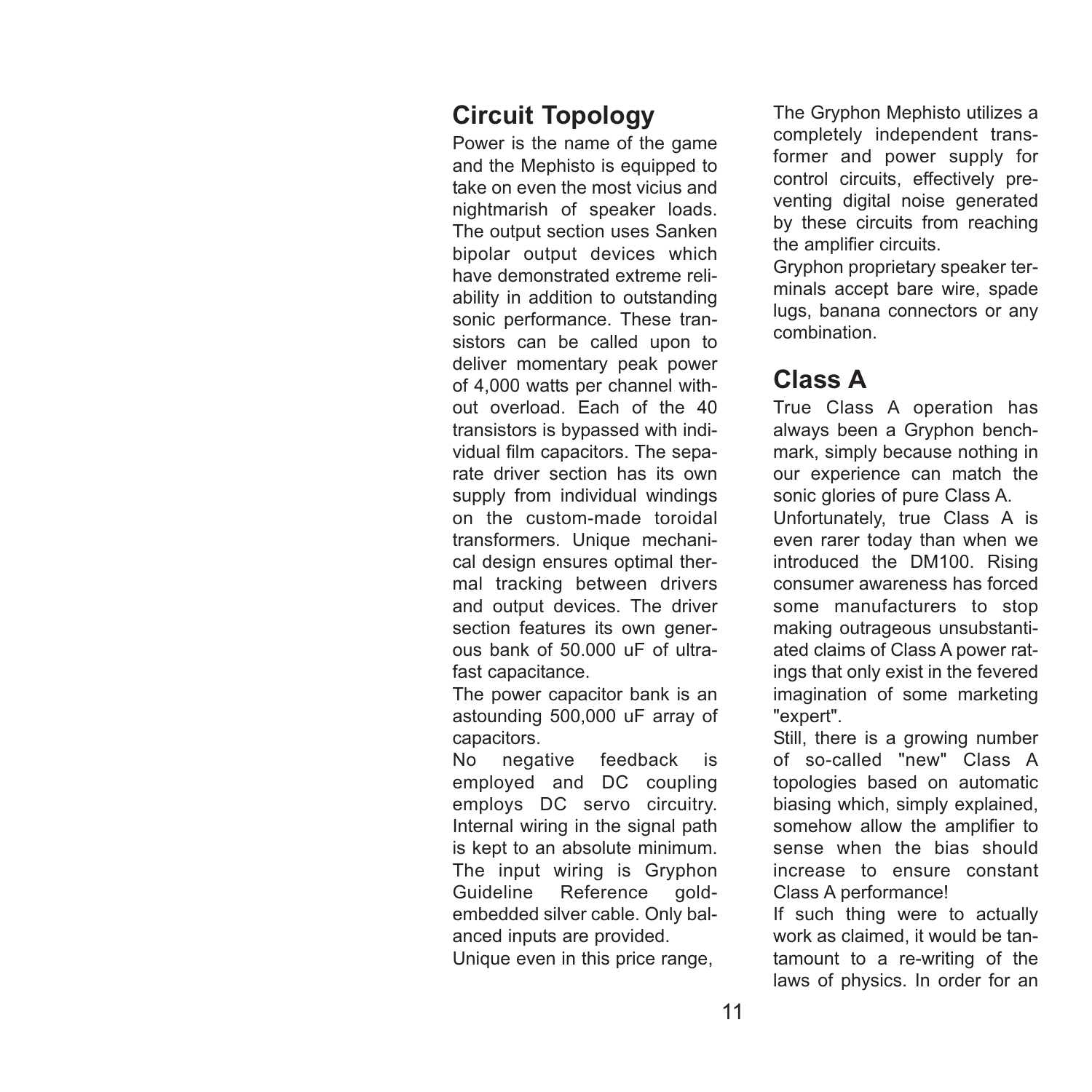amplifier to be able to increase bias and stabilize thermally to instantaneously track the dynamics of the input, it would have to be able to predict what is going to happen next on the recording. Auto-biasing can by nature only respond to something that has already happened and the bias will rush up and down in a desperate attempt to follow the last note.

Put bluntly, there is no such thing as a free lunch when it comes to pure Class A, so we repeat with no apologies: TRUE PURE CLASS A means heavy transformers, very large heatsinks, lots of heat, lots of electricity, expensive parts and costly assembly.

While we appreciate and endorse every effort to conserve energy and preserve our global resources, our research into efforts to obtain Class A performance from class A/B topologies makes it clear that there simply is no substitute for the sheer magic of pure class A.

However, based on thorough analysis of typical listening situations, we have devised Green bias (green for reduced environmental impact). Green bias offers TRUE, PURE CLASS A with considerably lower power consumption than the traditional solution.

With the DM100, Gryphon was

the first amplifier manufacturer ever to offer programmable Class A bias as a means of reducing power consumption without compromising Class A performance.

Green bias in the Gryphon Mephisto allows the user to select the amount of Class A at any given time, taking into account such factors as speaker sensitivity, room size , musical dynamics and overall volume level.

Green bias improves on our programmable bias by giving the fortunate owners of a Gryphon preamplifier the option of letting the preamplifier automatically control the bias.

Instead of a conventional potentiometer, the Gryphon Pandora Preamplifier employs a 85 positiion volume attenuator which can be used to select the bias to match the overall playback level, thus ensuring pure Class A at all times.

Unlike signal-sensing "auto-biasing systems" Green bias does not attempt to follow the signal at all, the current position of the volume control determines the bias setting whether music is playing or not. In effect, this means that if the user selects, for instance, position 46 ( Pandora ) on the volume control, then the bias will increase to 100% (High Bias) producing 200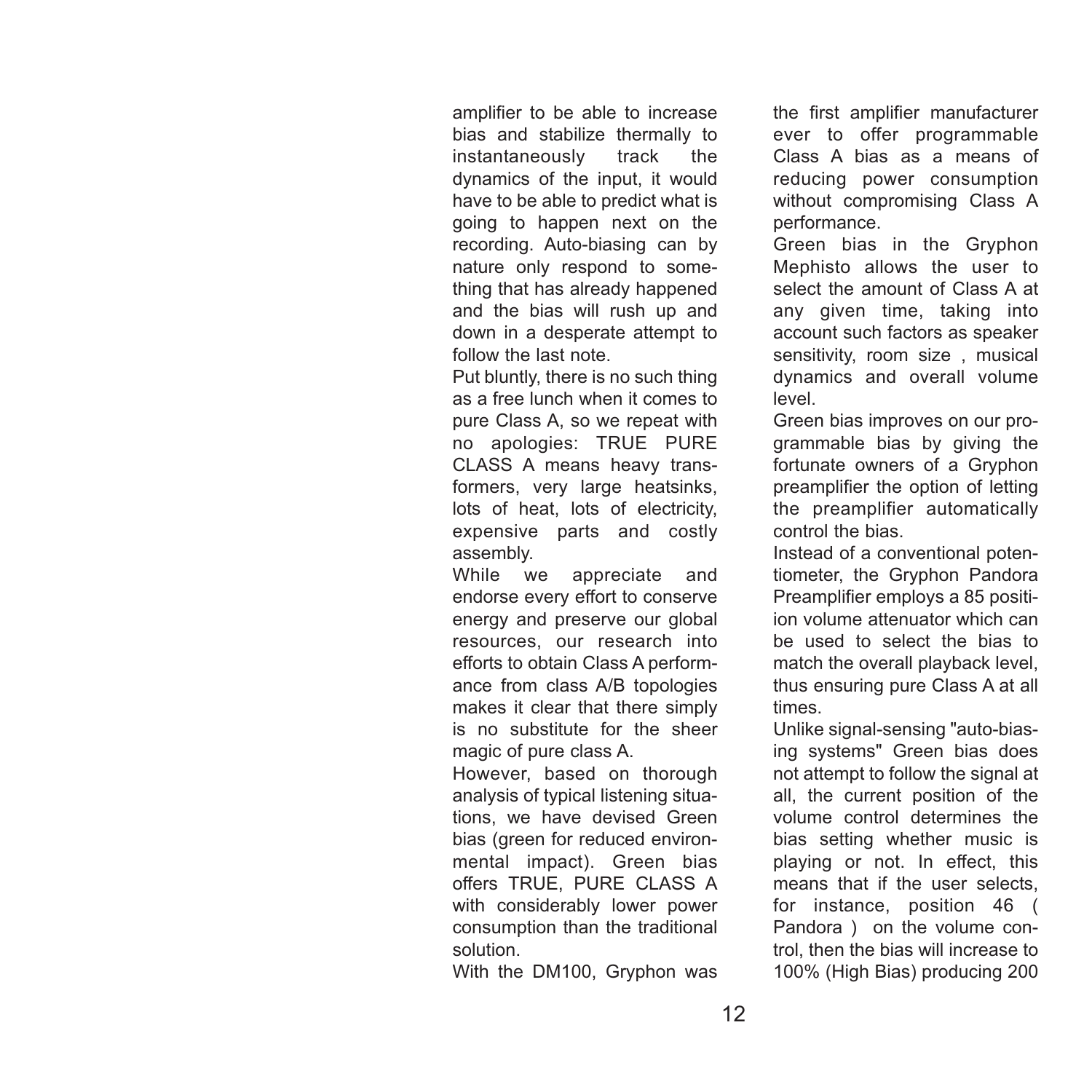Watts pure Class A. This bias level will be maintained even when music is absent or when the amplifier or preamp is muted. If the user turns the volume control down below position 45, the Preamplifier will automatically instruct the amplifier to reduce bias to 50 watts of pure Class A. Bias L is selected manually from the front panel. To leave L bias you must select M or L bias on the front panel.

If Green bias is activated, **GB** will be lit for 5 sec. in the dispaly and the amplifier will automatically adjus bias to match the postion of the preamp volume control.

While Green bias does not offer the extreme low power consumption of Class A/B, or even the low power consumption of "auto-biasing" systems, it does offer significantly lower power consumption without sacrifice or compromise of even a fraction of its PURE CLASS A performance. The Mephisto user who do not own a Gryphon preamplifier can access the programmable bias system manually.

#### **Protection**

The unique, non-invasive protection system offers reliable, fussfree protection without compromising signal purity and signal path simplicity, with no conventional relays in the signal path to degrade or compress sound.

When DC or HF is detected at the input, the amplifier powers down until the error condition is corrected.

The output signal is constantly compared to the input, so that, in the presence of a difference which exceeds predetermined limits (typically a short circuit condition), the amplifier mutes until the error condition has been corrected. Heatsink temperature is constantly monitored by a thermistor. In the event of overheating (temperature in excess of 80° C), the amplifier will power down and normal operation can resume when a safe operating temperature is reached.

#### **Exterior**

Non-magnetic materials are employed throughout, the only exception being the mechanically isolated transformer housing The faceplate is machined from a solid 40 mm black acrylic block. A LED display provides continuous information on Class A status and AC condition. With the exception of the faceplate, the Mephisto exterior consists entirely of brushed, black anodized alluminium.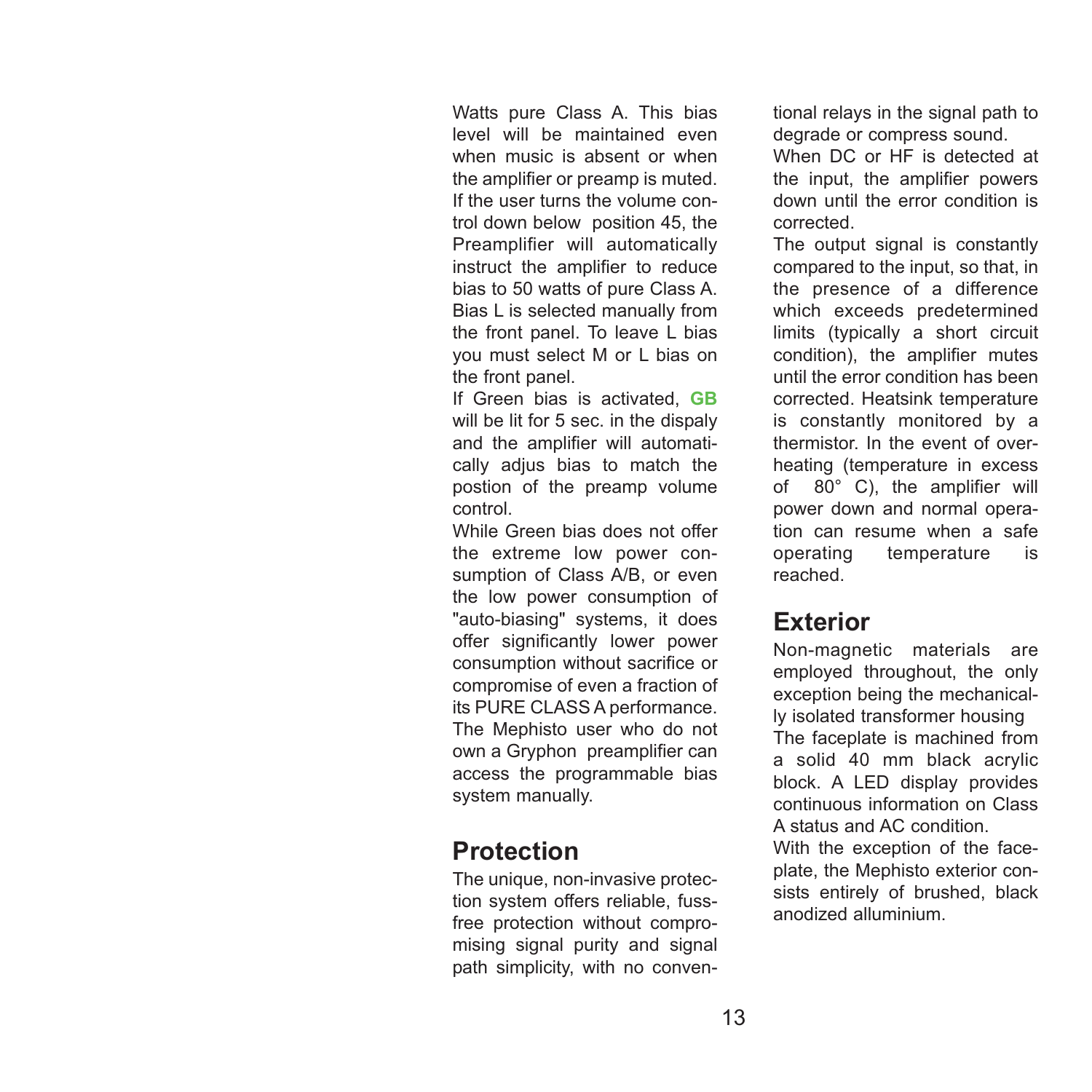## **Installation Unpacking**

Obviously, the purpose of packing materials in the transportation of heavy amplifiers is to protect the product on its perilous journey from manufacturer to proud owner.

Unfortunately, in our experience this often results in sprained backs and bleeding fingers at the moment of truth: the uncrating og the beast.

The mephisto comes in a dedicated flightcase offering excellent protection - keep this for eventual future use. Do not try to lift it out without help,. do not lift with you back but bend your knees and lift with your legs. Do not at any time let the amplifier rest on its faceplate, but always on its feet.

Enclosed i box is:

- 1 Mephisto
- 2 Pair of gloves
- 1 Acrylic polish
- 2 AC power cords
- 1 Warranty card
- 1 green bias cable

If anything is missing or damaged, please contact your Gryphon dealer immediately

## **AC Power**

#### VERY IMPORTANT

Before installation, you must ensure that sufficient current is available from you domestic AC power supply:

Minimum: 10A for 220/240 V Minimum: 20A for 100/120 V It is also very important that the wiring from your AC breaker can carry the high constant AC voltage with only a minimum of loss. A conductor with a minimum gauge of 1.5 sq. mm. is recommended.

The Mephisto should ideally be connected to a separate AC breaker group independent of other equipment.

#### **Placement**

The Mephisto is a high bias Class A design and MUST be placed so that air may circulate freely around the heatsinks. The Mephisto is equipped with tall feet for free air circulation, even on thick carpets. The feet also allow you to push the amplifier across the floor without lifting it.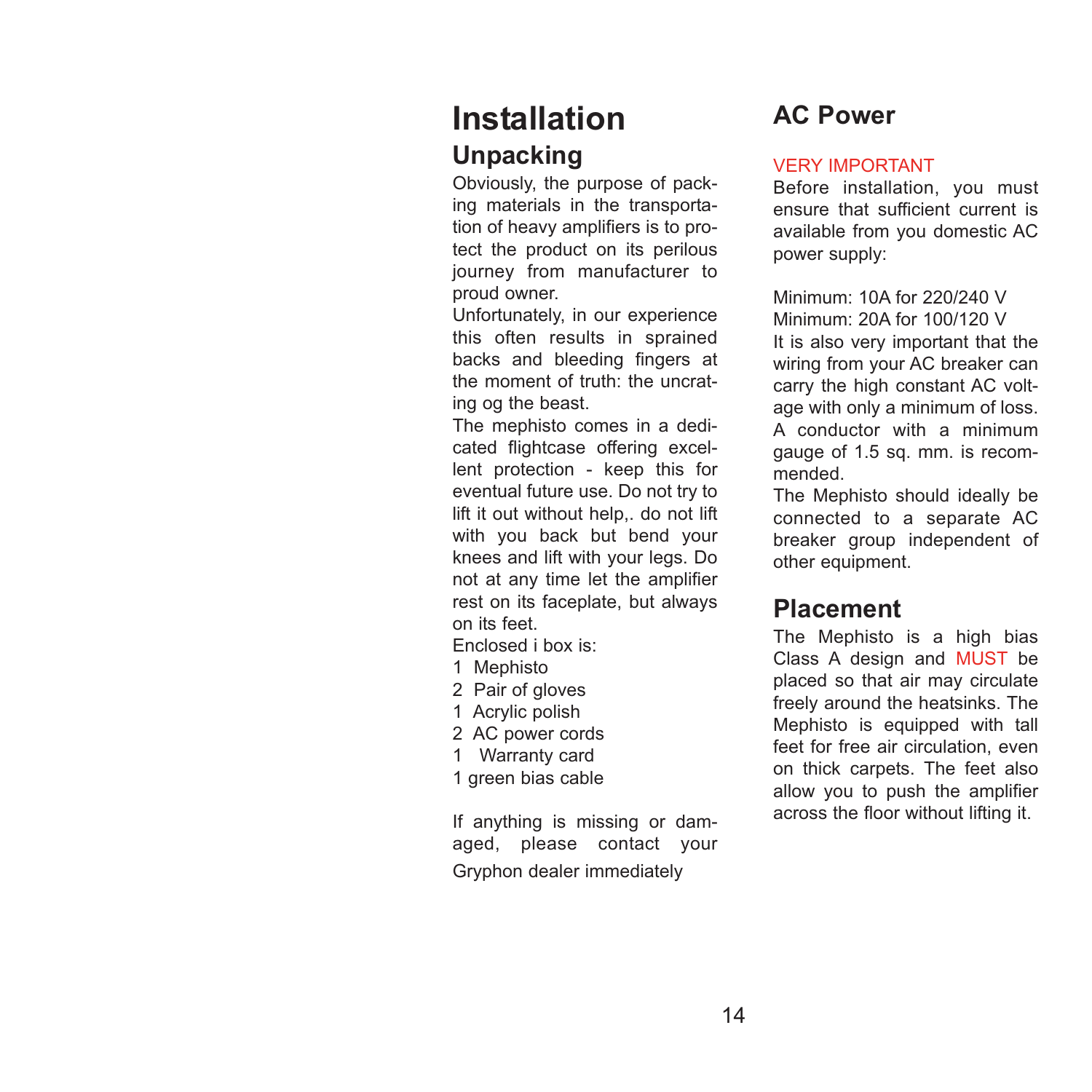**Fuses** - fuse holder placed just below display at front behind small heatsink. Can be acessed from front.

### **AC Fuses**

Mephisto Fuseholder: 220-240v. 8 AT 100-120v. 15 AT

## **AC Power Cords**

Use only a dedicated AC power cord. Do NOT use loudspeaker cable or other wire not expressly designed to carry high current. Improper cable or cables of insufficient gauge will generate heat and the insulation may melt with disastrous results.

AC cords DO have an audible effect on sound quality, but experiments should be carried out with due consideration to safety.

## **Power Line Conditioners?**

We do not recomend the use of any kind of power line conditioning with the Mephisto

If you wish to experiment with external line conditioners or other devices, we strongly recommend that you listen to the Mephisto without these devices before making your decision.

Remember to listen for correct sound and not merely different sound.

## **AC Polarity**

Do not run, thin, coiled, extension cords.

The Mephisto is a true dual mono construction and we must stongly emphasize the importance of symmetrical AC power polarity for each channel. Asymmetrical AC polarity will seriously degrade soundstage recreation and other important aspects of the Mephisto performance.

#### **Front panel functions** From left:

#### 1.ON/STB

Turns off all active circuitry, but there is still AC power inside the Amplifier. For full shutdown use the 2 master AC power switches on rear or disconnect the AC cords.

When turning the Mephisto on from the front, the Gryphon logo and all display indications will flash for approx 15 sec. before the amplifier is fully operational. When the amplifier is ready the Gryphon logo will stay on and 2 green **OK** indicators will be on for 15 sec. If Green bias cable is connected, Green bias (**GB**) light will also be on for 15 sec.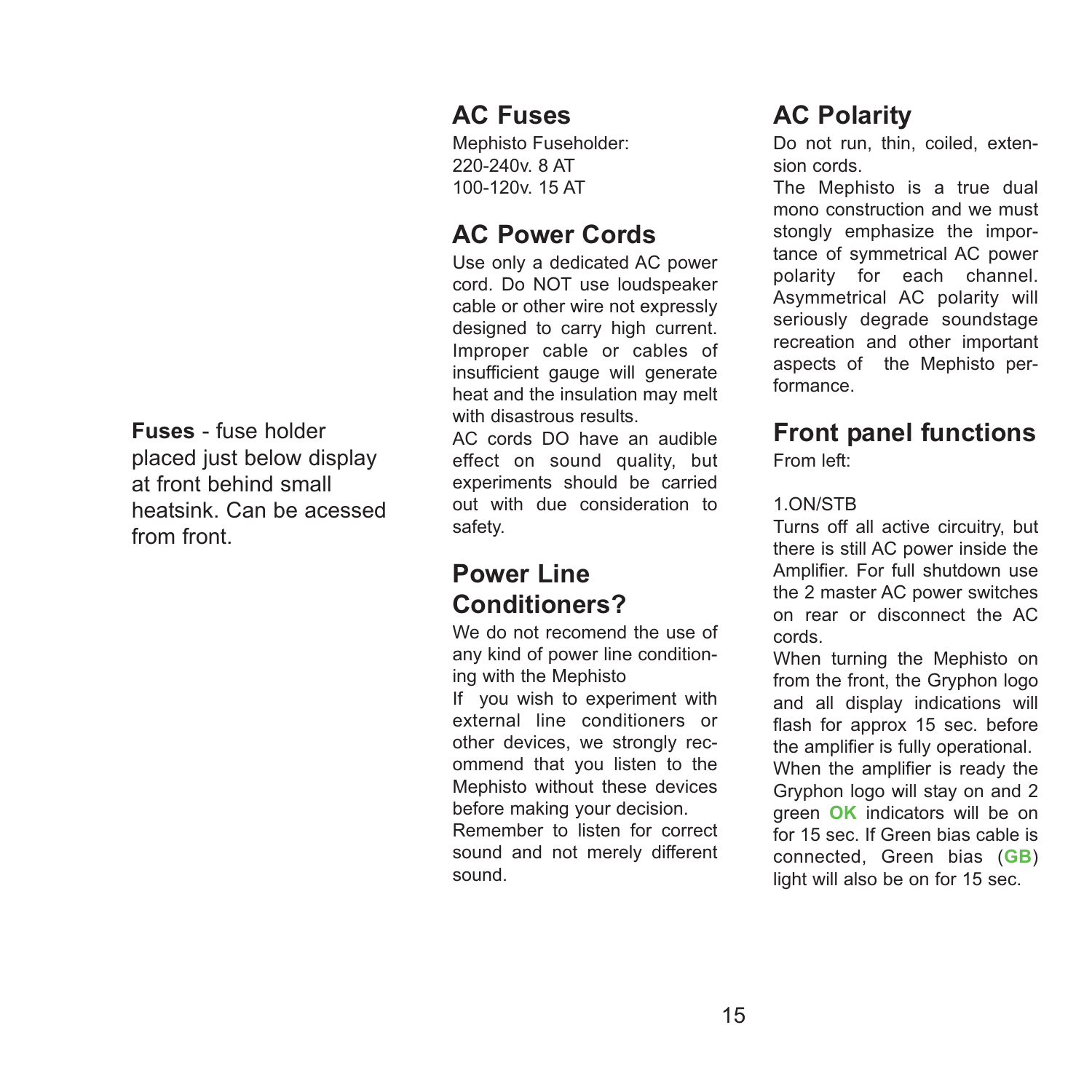2. **MUTE**

Use this function when changing speaker cables or interconnects without turning the amplifier off.

3. **CHECK** This function allows you to check that all indicators are operational.

The bias selector determines the degree of Class A operation. In the 100% mode the Mephisto provides 200 watts of PURE CLASS A power into an 8 ohm load. The bias adjustments do not change total output power, but only the Class A operation range.

With very efficient speakers, 200 Watts of pure Class A might rightly be considered overkill. With LOW BIAS, efficient speakers will be driven in Class A most of the time.

Naturally, lowering the Class A operation reduces powerconsumption and heat dissipation at idle...

#### 4.Low bias

Use to keep circuitry in amplifier ready for listening without initial warm-up. If left in inactive in L bias for longer periods, use the mute function, too.

5. **Medium Bias** Can only be used when the Automatic Green bias is disabled. This position provides 50 Watts of pure class A, more than enough for normal listening conditions and speakers with normal sensitivity. In this setting 175 watts of Class A/B power is available.

6. **High Bias** - 100% Class A power for the ultimate performance.

#### **Choosing bias setting**

When evaluating the sonic effect of the 3 bias adjustment modes, it must be taken into consideration that the Mephisto requires time to settle when bias is changed. (15 min.)

Bias may be adjusted with the Mephisto turned on. However, we recommende that bias adjustment be made once and for all during initial installation.

If the Mephisto has been turned off using the front panel on/off switch, it will remember the last bias setting. After using the master on/off switch at the rear panel, it will return to its last setting.

## **Green Bias**

If you own a Gryphon preamplifier with the green bias link, The Mephisto will automatically change bias with reference to the current position of the Preamplifier´s volume control, independent of the music signal. If you wish the Mephisto to go to

*Bias setting has no effect on overall power that remains unchanged,. the bias is only changing the portion of the power that runs in Class A*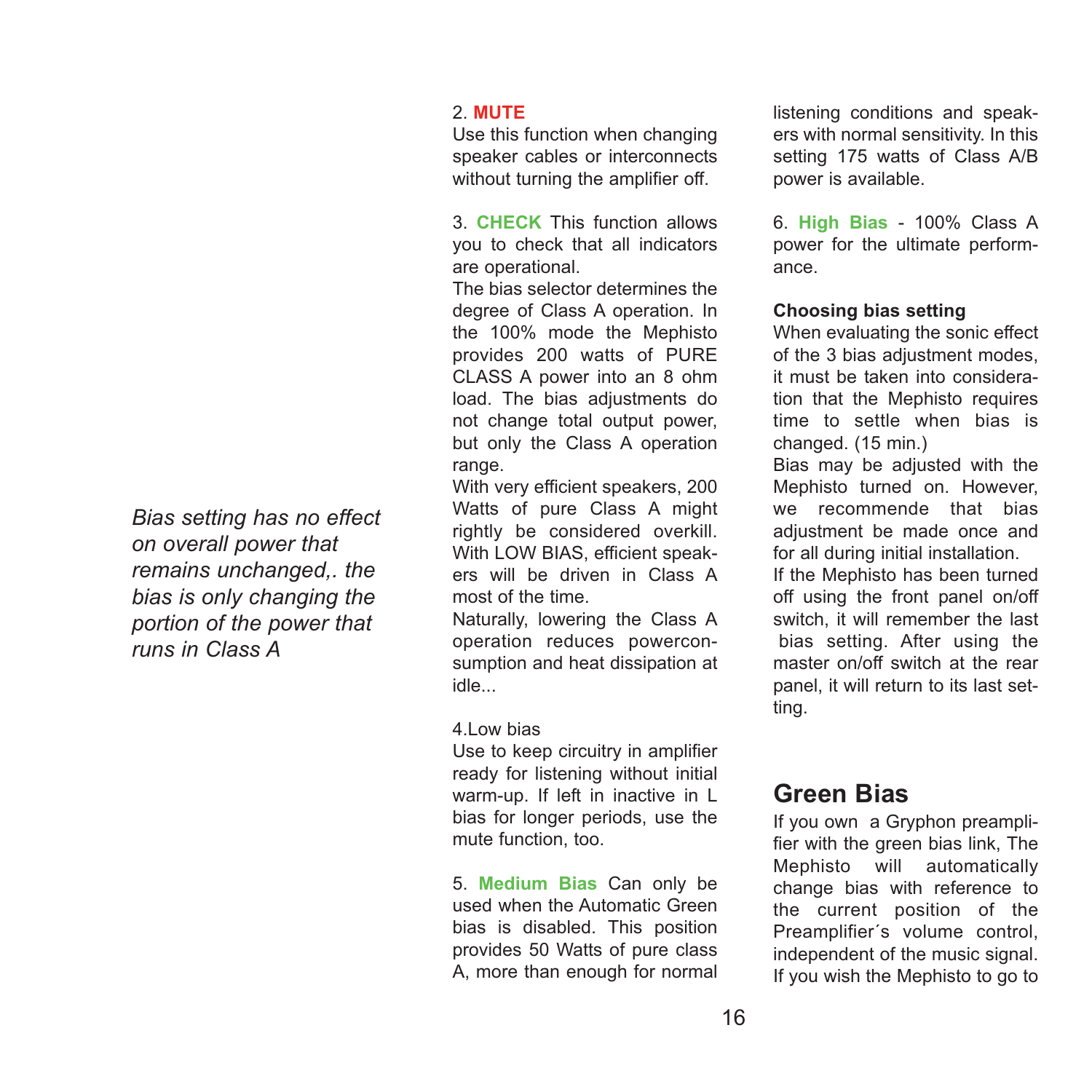L bias for idling, you must use the stand-by switch on the front panel. Remember, the Green bias system is not in the signal path and has only reference to the preamplifiers microprocess that is entirely outside the signalpath.

The Mephisto responds to preprogrammed switching points at the volume control, based on our experience with most speakers. It is however, possible to lower the switching positions if you have efficient speakers or if you wish to play at 100% Class A even at low playback levels. Please refer to the preamplifier´s manual for further information about this.

If you remove the link between the Mephisto and the preamplifier, the amplifier will automatically revert to manual operation only.

#### **Rear Panel Functions**

#### Speaker terminals

The binding posts are custom designed by Gryphon. The special design will provide a tight reliable connection to: plugs, lugs or bare wire. Do not use tools or excessive force when tightening the terminals.

**Link in** is automatic switching the Mephisto on when connected to a unit with same feature and protocol.

**Link out** is automatic switching other units on from the Mephisto

#### **Balanced Input.**

The Mephisto provides only balanced input. There are no deteriorating phono sockets in parallel with the balanced input.

The Mephisto balanced inputs are made to AES standards: Pin # 1 Shield Pin # 2 Positive Pin # 3 Negative

#### **BIAS**

Connection for Green bias link between compatible Gryphon preamplifier´s and the Mephisto

#### **The Mephisto protection System**

Gryphon has designed a unique comprehensive system with no circuit breakers in the signal path. The "smart" Gryphon protection system constantly monitors the amplifier by checking 10 times per sec. when the amplifier is on.

#### DC & HF:

When DC or HF from the source component is detected, or du to an internal problem, the

*checking the amplifier 10 times every second*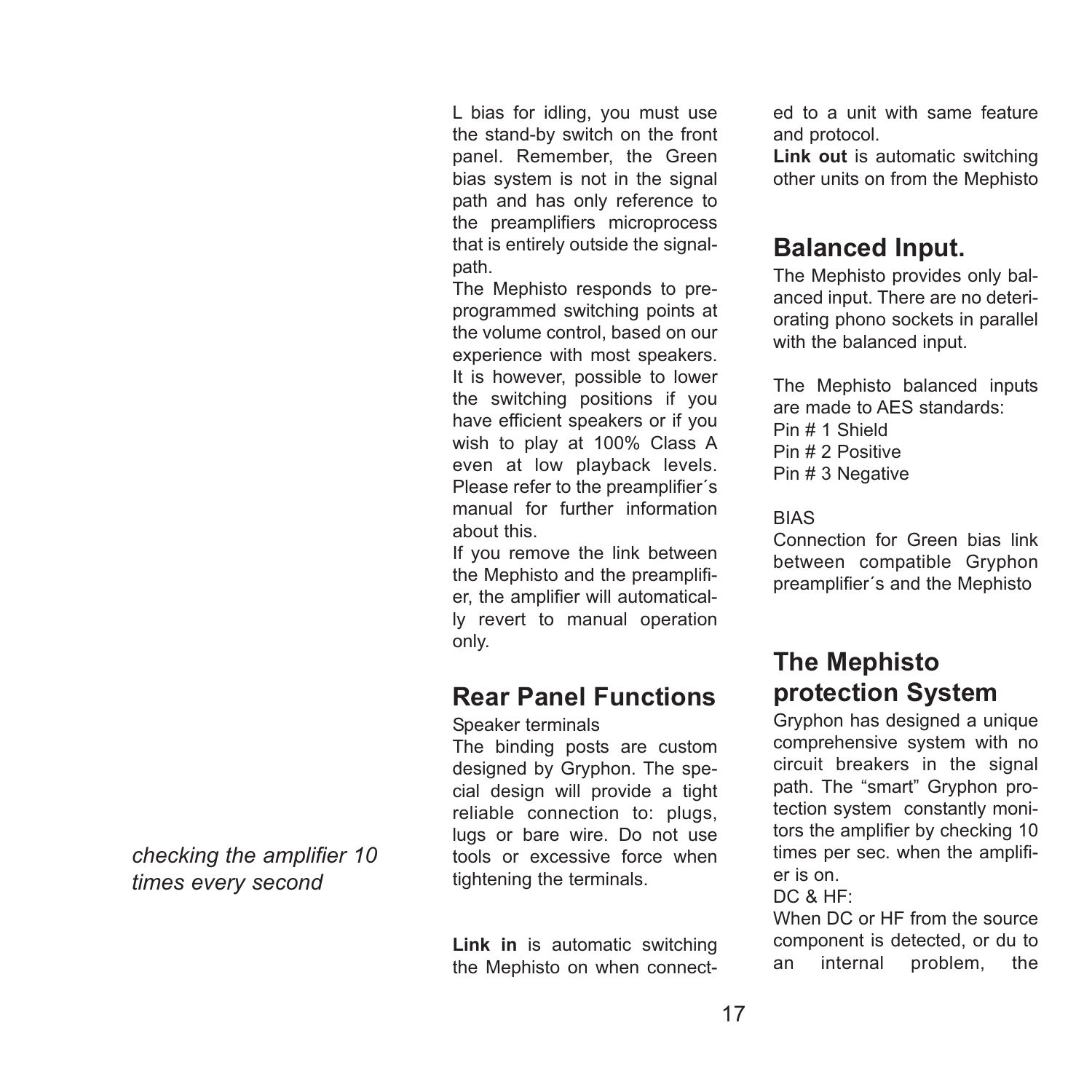Mephisto will power down immediately: Normal operation can resume when the error condition is corrected.

#### OVERHEATING:

When excessive heat is detected, the thermal sensor will react and the amplifier will go in standby mode. Normal operation can resume when the temperature is within safe operating limits.

#### SHORT CIRCUIT:

Special care should be taken at all times to avoid shorting the loudspeaker outputs. If a short circuit should occur, the Mephisto will power down.

*We are aware that the Mephisto is the choice of the very experienced audiophile, so please bear with us while we repeat certain ground rules:*

#### TURN-ON PROCEDURE:

1. Turn on source components, Turntable, CD Player, etc.) 2. Turn on preamplifier 3. Allow a few moments for components to stabilize, (tube equipment may require more time). 4. Turn on power amplifier

TURN-OFF PROCEDURE:

1. Turn off power amplifiers.

2. Turn off rest of the system. PLEASE

ALWAYS TURN OFF OR MUTE THE POWER AMPLIFIER BEFORE CONNECTING OR DISCONNECTING ANY CABLES IN THE SYSTEM.

#### **INTERNAL FUSES**

ON faceplate below display under small heatsink.

| From left |                    |
|-----------|--------------------|
| Fuse # 1  | 63 mAT             |
| Fuse # 2  | 63 <sub>m</sub> AT |
| Fuse $#3$ | 1 A T              |
| Fuse $#4$ | 16AT               |

Fuses 1-4 are all for the supply of digital circuits.

Main AC fuse is located on the back plate.

Replace only with same value fuses.

#### **WARNING**

Do not remove cover of amplifier unless AC cords are removed from amplifier.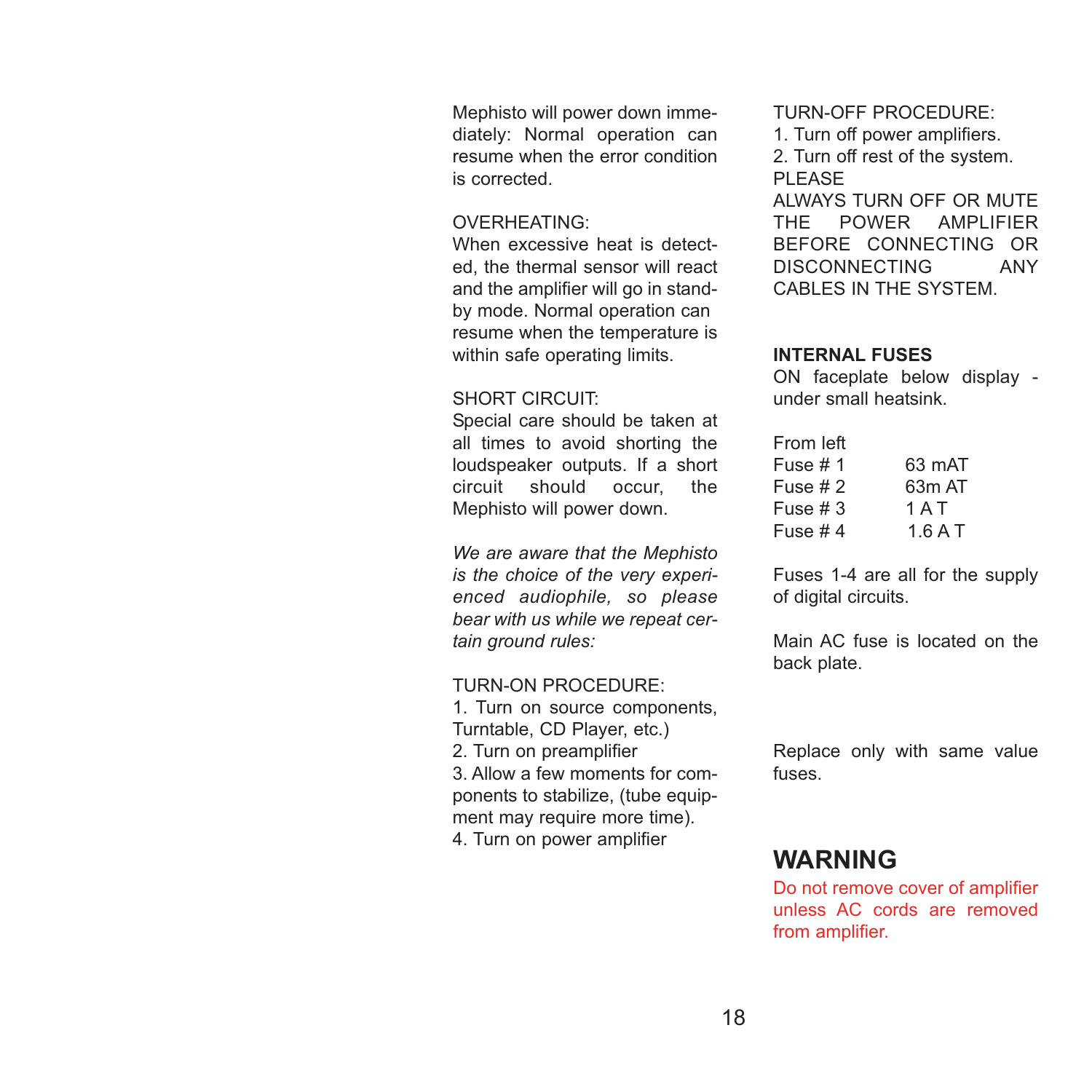**TROUBLE-SHOOTING**

#### **No Light in on/stb indicator**

\*Check both AC cords \*Check both on/off switches on rear panel

\*Check your domestic AC supply \*Check AC fuses on rear panel

\*Check fuses on front

#### **On/Stb is on but amplifier will not start up.**

\*Check error indicators on display

\*Check both powercords and fuses.

#### **Error L or Error R indicator is flashing.**

Amplifier has powered down due to a DC or RF error. Correct problem ( check connected equipment ) and power the amplifier up again.

#### **AC error indicator are flashing.**

**AC power is not meeting amplifiers minimum requirement.**

\*Available AC power is too low. Minimum requirement is:

100 - 120v. countries : 95 v. 200 - 240v. countries : 190 v.

**Temp. L indicator are flashing:**

Left channel is overheating. secure air circulation around the unit. Start amplifier again after 5 min.

**Temp R. indicators are flashing:**

Right channel is overheating. See above.

## **Tweak Alert**

In the best Gryphon tradition we have spent a huge amount of time with our prototypes before we release a new product. We are obsessed with what we do and consider ourselves to be open-minded and are fascinated by the "Grey area" between logical, technical facts and things we just hear that make no obvious technical sense.We will implement them as long as it does not sacrifice safety or reliability. In the Mephisto design a number of tweaks can be found and the result is a fine balance that can easily be disturbed.

We strongly advise against any alteration of the original design. it will void the warranty and most certainly only provide a diffence, not a real improvement of musical realism.

We are fully aware of the fun of playing with AC conditioners, bricks, platforms, cables and so on. We appreciate much of it,

*If you need support you must contact the dealer where you purchased the unit.*

*Requests for support directed to our service department will be forwarded to your dealer.*

*We can not offer direct support.*